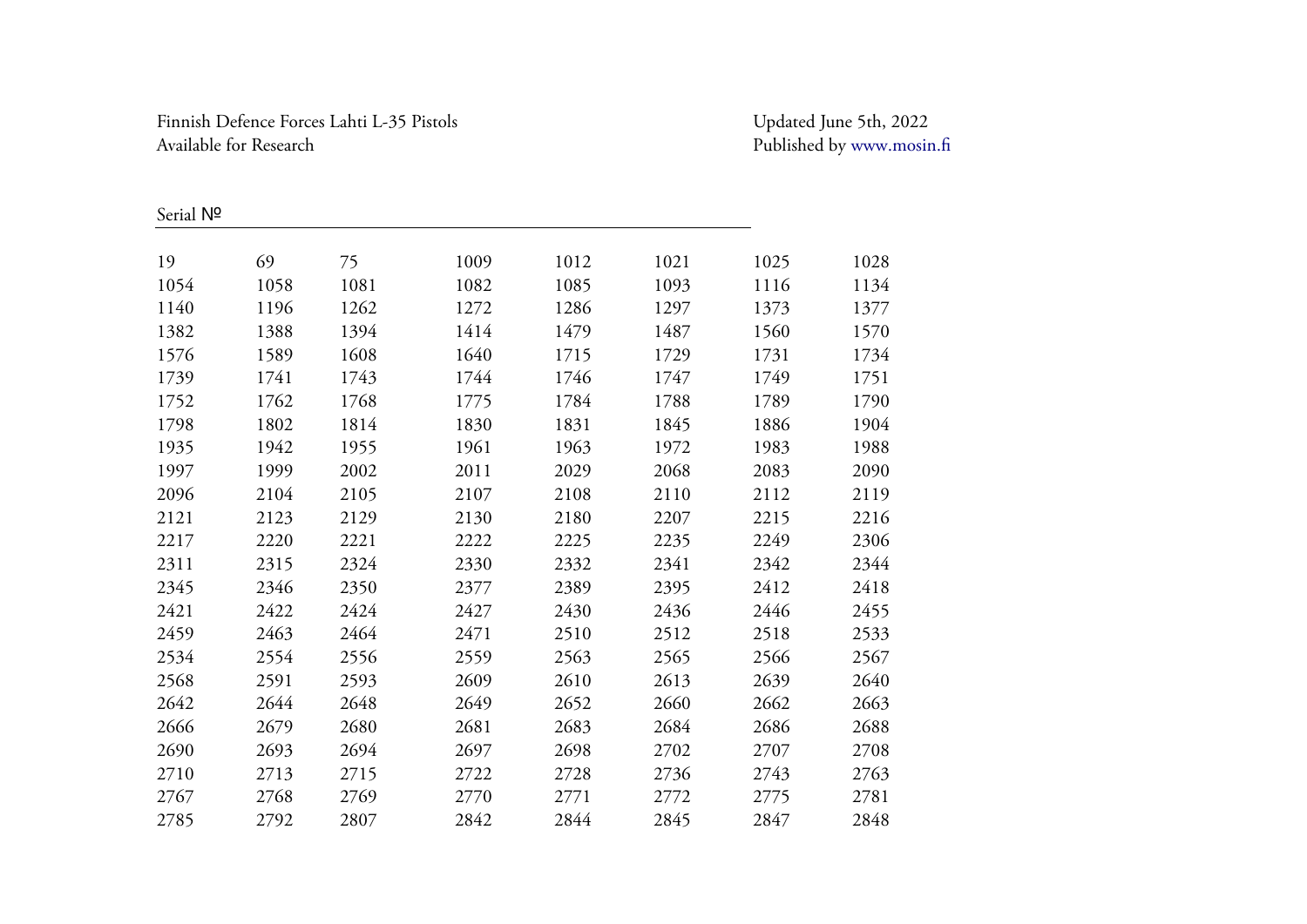| 2850 | 2854 | 2855 | 2856 | 2857 | 2859 | 2861 | 2862 |
|------|------|------|------|------|------|------|------|
| 2863 | 2881 | 2892 | 2894 | 2901 | 2902 | 2903 | 2905 |
| 2906 | 2907 | 2911 | 2913 | 2914 | 2915 | 2916 | 2919 |
| 2920 | 2921 | 2922 | 2924 | 2925 | 2927 | 2929 | 2936 |
| 2938 | 2951 | 2957 | 2990 | 3053 | 3071 | 3080 | 3089 |
| 3093 | 3097 | 3104 | 3139 | 3143 | 3157 | 3163 | 3167 |
| 3175 | 3186 | 3199 | 3207 | 3215 | 3233 | 3249 | 3257 |
| 3260 | 3261 | 3269 | 3274 | 3275 | 3305 | 3330 | 3345 |
| 3348 | 3363 | 3370 | 3378 | 3383 | 3386 | 3450 | 3475 |
| 3485 | 3486 | 3487 | 3510 | 3527 | 3534 | 3536 | 3542 |
| 3550 | 3586 | 3595 | 3604 | 3608 | 3641 | 3649 | 3686 |
| 3695 | 3714 | 3725 | 3733 | 3767 | 3783 | 3784 | 3805 |
| 3809 | 3816 | 3822 | 3826 | 3827 | 3832 | 3833 | 3835 |
| 3844 | 3845 | 3864 | 3868 | 3884 | 3896 | 3915 | 3923 |
| 3926 | 3936 | 3944 | 3969 | 3996 | 4005 | 4008 | 4024 |
| 4033 | 4035 | 4037 | 4043 | 4044 | 4058 | 4069 | 4088 |
| 4090 | 4120 | 4126 | 4129 | 4132 | 4139 | 4144 | 4161 |
| 4163 | 4174 | 4211 | 4229 | 4243 | 4259 | 4279 | 4310 |
| 4322 | 4346 | 4349 | 4363 | 4369 | 4374 | 4382 | 4391 |
| 4422 | 4424 | 4427 | 4434 | 4435 | 4436 | 4444 | 4446 |
| 4449 | 4456 | 4467 | 4469 | 4470 | 4481 | 4482 | 4485 |
| 4489 | 4496 | 4497 | 4501 | 4502 | 4506 | 4516 | 4517 |
| 4522 | 4523 | 4524 | 4530 | 4531 | 4532 | 4533 | 4546 |
| 4550 | 4557 | 4563 | 4564 | 4573 | 4574 | 4582 | 4586 |
| 4592 | 4594 | 4597 | 4598 | 4600 | 4601 | 4602 | 4603 |
| 4605 | 4607 | 4609 | 4610 | 4612 | 4615 | 4616 | 4617 |
| 4619 | 4621 | 4624 | 4626 | 4629 | 4630 | 4631 | 4634 |
| 4636 | 4637 | 4640 | 4641 | 4642 | 4643 | 4644 | 4649 |
| 4653 | 4659 | 4660 | 4663 | 4665 | 4667 | 4669 | 4674 |
| 4675 | 4678 | 4681 | 4684 | 4693 | 4699 | 4702 | 4705 |
| 4707 | 4708 | 4709 | 4710 | 4733 | 4735 | 4745 | 4748 |
| 4758 | 4761 | 4762 | 4768 | 4772 | 4778 | 4779 | 4780 |